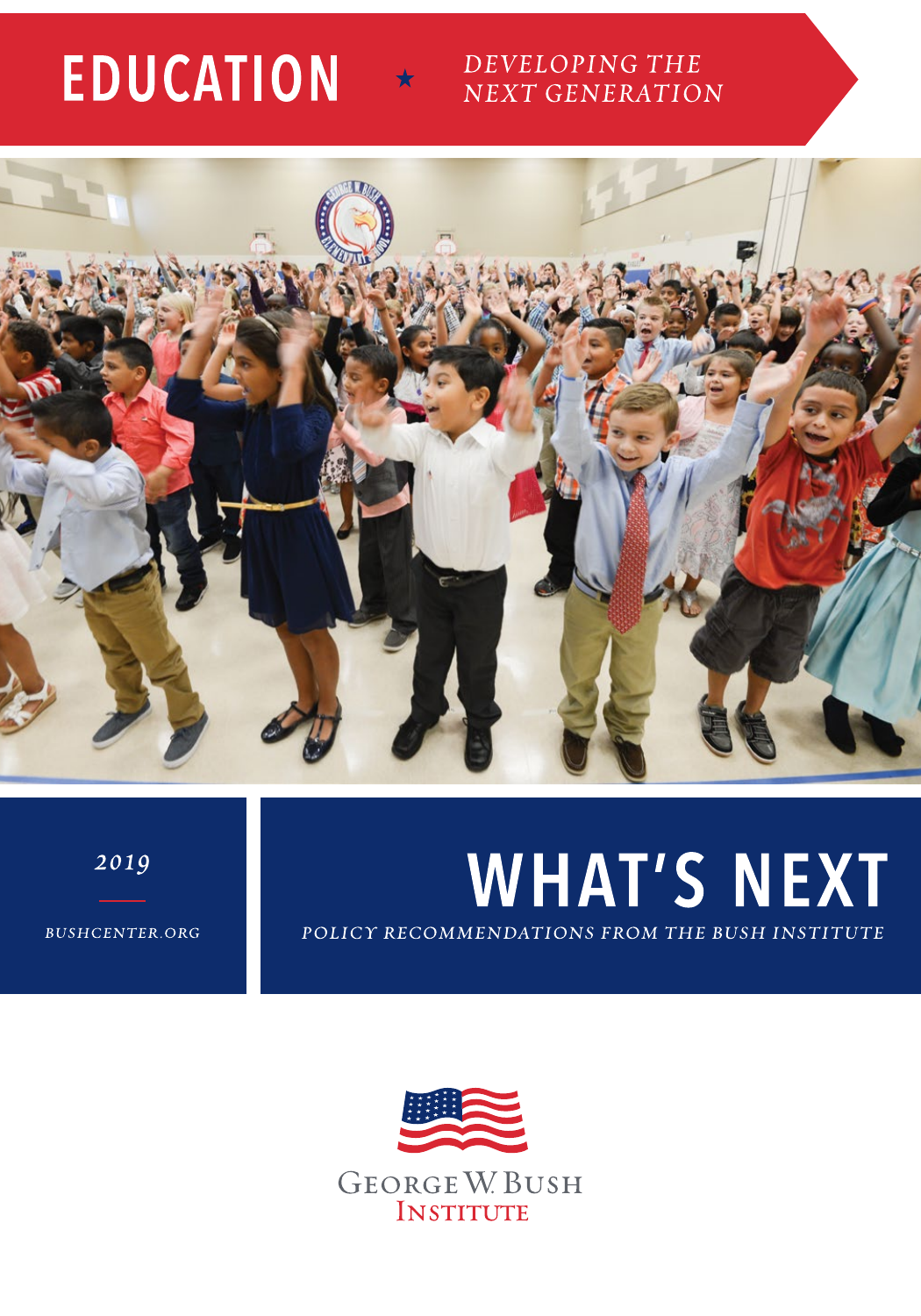## ALIGNING TIME, PEOPLE, AND MONEY WILL ALLOW STATES TO BETTER SERVE THEIR STUDENTS

*by Anne Wicks*

*Our recommendations:*

- STATE EDUCATION OFFICIALS SHOULD FOCUS ON THEIR CONTINUOUS IMPROVEMENT PROCESS WHEN IMPLEMENTING THEIR EVERY STUDENT SUCCEEDS ACT PLAN
- STATE POLICYMAKERS SHOULD USE COMMONLY HELD DEFINITIONS OF QUALITY FOR EDUCATORS

• GOVERNORS AND POLICYMAKERS SHOULD CONCENTRATE ON ALIGNING STUDENT OUTCOMES AND FUNDING FROM PRE-K TO COLLEGE

As new state leadership settles in around the country, three facts should capture their attention. First, on average, about 40 percent of each state's budget is spent on education from prekindergarten through college. Second, the U.S. Department of Education has largely stepped back as states begin implementing their respective Every Student Succeeds (ESSA) Act plans, giving states remarkable latitude for the frst time in nearly 20 years. Third, the most recent National Assessment of Education Progress (NAEP) scores largely fatlined, and far too many American students are not on track for future success. In this globally competitive world where policymakers are tasked with innovating to keep their state's economy growing and employment rates high, it is more important than ever to connect the real work of education to the long-term economic health of states.

While it was difficult to find substantive mention of education in the recent midterm and governors races, this is now a signifcant opportunity for states to distinguish themselves and their education systems. The work of improving education is complex, but a thoughtful focus by policymakers on the following three recommendations can guide prioritization of limited resources —time, people, and money —to better serve a state's young citizens.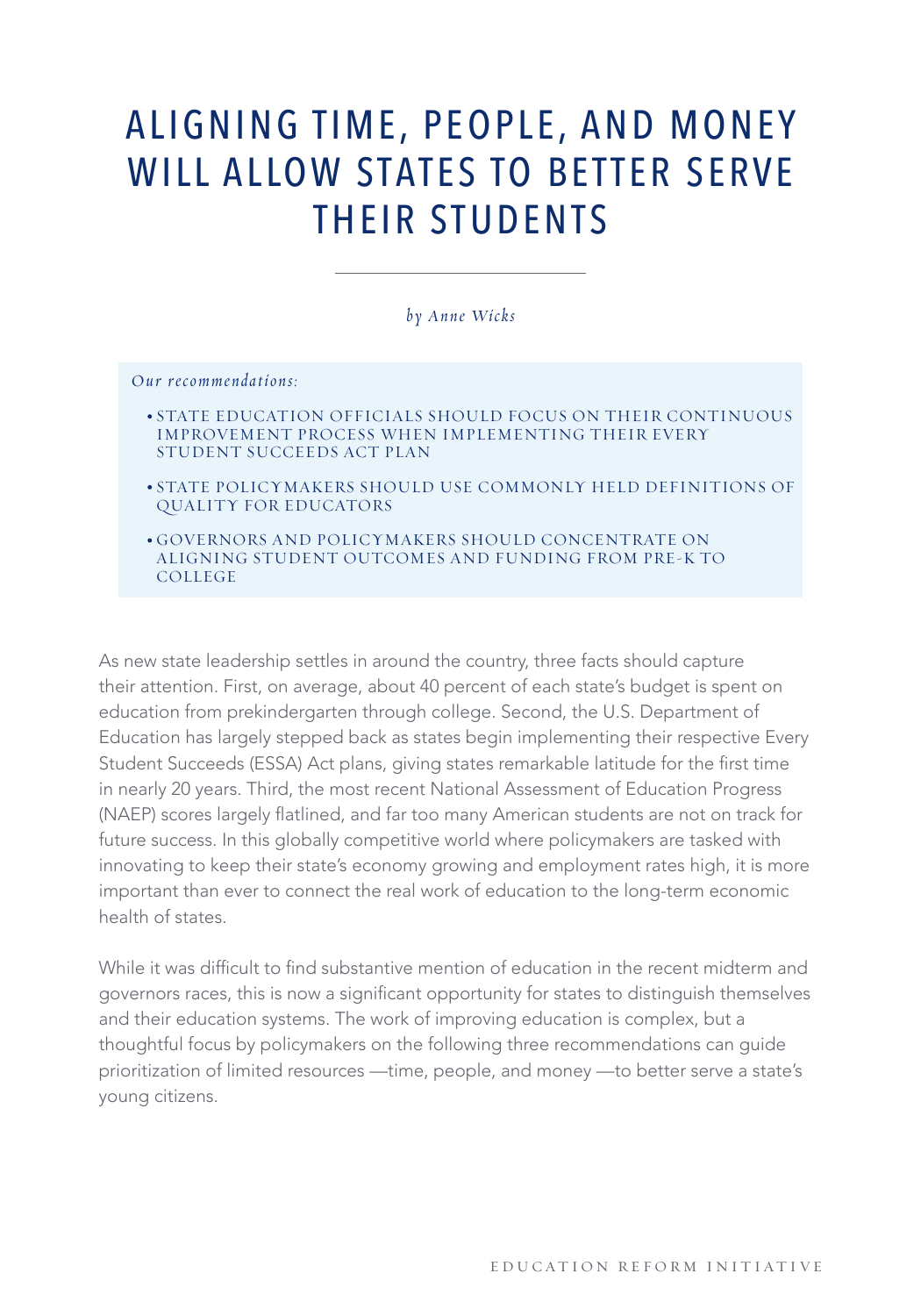#### STATE EDUCATION OFFICIALS SHOULD FOCUS ON THEIR CONTINUOUS IMPROVEMENT PROCESS WHEN IMPLEMENTING THEIR ESSA PLAN

Each state was required to articulate an approach to continuous improvement— a formal process of planning, acting, assessing, refecting, and adjusting— to help manage the implementation of the large-scale and intricate changes outlined in ESSA plans. Unfortunately, in many of those plans, details about continuous improvement were left wanting. State leaders should ask who is responsible for continuous improvement, what are the interim measures of success, who owns the process, and how are stakeholders engaged throughout.

Implementation is diffcult and will not be perfect. Policymakers should expect the work to be iterative. But without a transparent continuous improvement process, lessons learned along the way will be lost, false claims of victory will be made and student success will suffer. New Mexico is an example of a state taking this on directly.<sup>1</sup>

#### STATE POLICYMAKERS SHOULD USE COMMONLY HELD DEFINITIONS OF QUALITY FOR EDUCATORS

Policy sets the conditions for success, but people improve schools and outcomes for students through action and decision-making. States should have commonly held defnitions of high-quality teachers and principals based on state or national standards, which are built upon what is known from research and practice.

The commonly held definitions of quality need to be reflected in job descriptions, preparation program graduation requirements, and evaluation systems. State leaders who invest in and champion the meaningful preparation, support, and evaluation of educators help foster the professional growth of teachers and principals. Those educators, in turn, are better able to support the success of their students.

Districts are leading in this area; it is worth investigating, adapting, and scaling the human capital work started in the <u>Dallas Independent School District<sup>2</sup>, Gwinnett County</u> <u>[Schools](https://gwbcenter.imgix.net/gwbi_gwinnett_county_public_schools_report.pdf)3,</u> and the states and districts highlighted in a recent <u>[report](https://www.nctq.org/publications/Making-a-Difference)4</u> by the National Council on Teacher Quality.

#### GOVERNORS AND POLICYMAKERS SHOULD CONCENTRATE ON ALIGNING STUDENT OUTCOMES AND FUNDING FROM PRE-K TO COLLEGE

While states spend considerable funds on education, the fexibility of those funds can be limited given how they are originally allocated or designated. These constraints increase

<sup>1</sup> https://checkstateplans.org/continuous-improvement/new-mexico-continuous-improvement/

<sup>2</sup> https://www.dallasisd.org/domain/17129

<sup>3</sup> https://gwbcenter.imgix.net/gwbi\_gwinnett\_county\_public\_schools\_report.pdf 4 https://www.nctq.org/publications/Making-a-Difference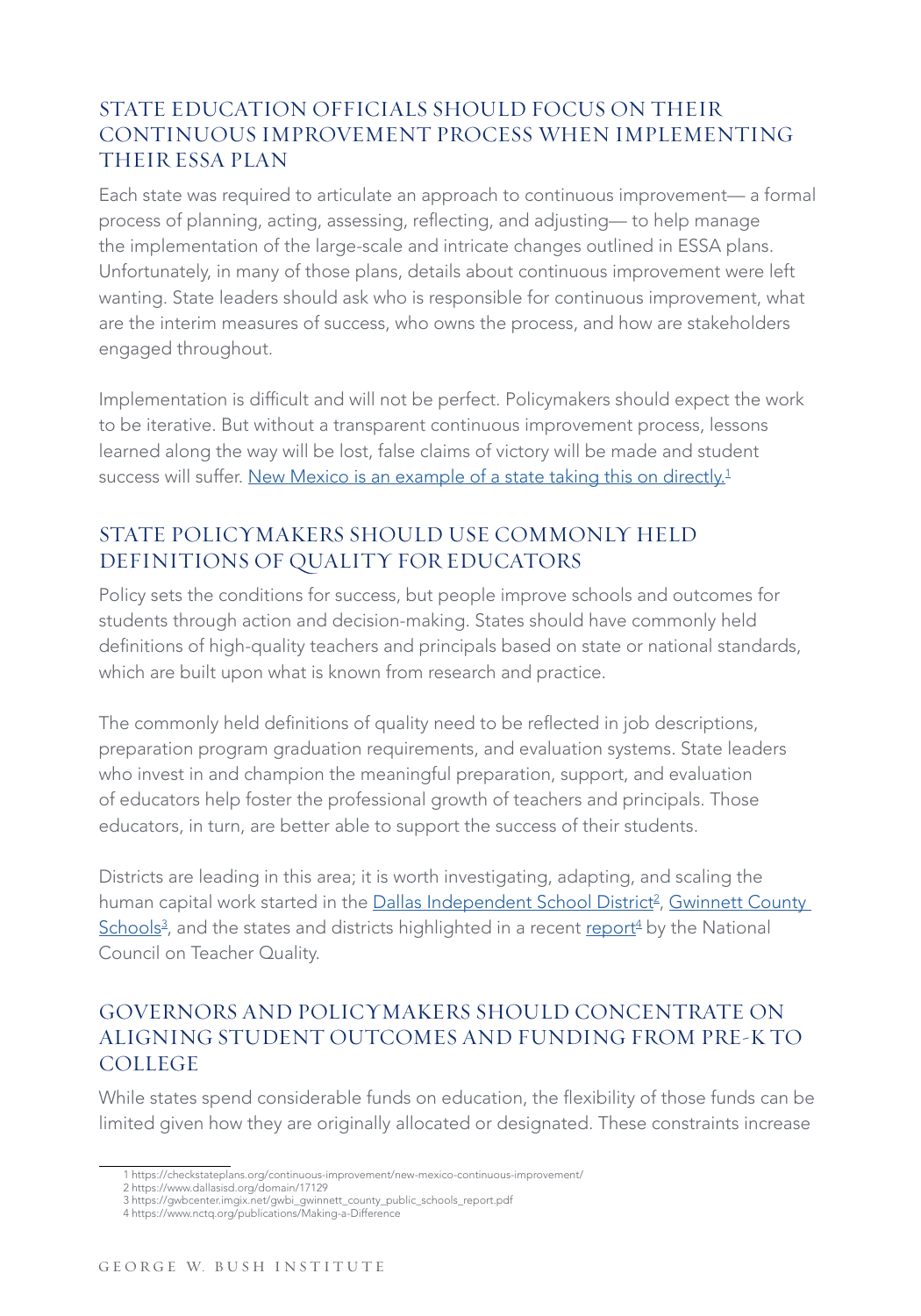the importance of ensuring that funding aligns with student outcome goals where possible. In other words, the state education budget is a numerical refection of a state's education values and priorities.

Similarly, a state's ESSA accountability index should be a catalog of the indicators deemed most critical to measure student success. A few questions to consider:

- Does funding follow those indicators?
- Has your state invested appropriately in standards, assessments, and data management to measure academic proficiency and growth? Washington State, for [example, has invested in alignment in these key areas](https://checkstateplans.org/standards-and-assessments-old/washington-standards/)<sup>5</sup>.
- $\bullet$  Has your state invested, like  $\mathsf{Rhode}$  Island $\mathsf{A}$ , in the sophisticated supports needed for schools identifed for improvement?
- Has your state funded, given incentives to, or supported partnerships that align K-12 to community or technical colleges and the public higher education system as seen in <u>San Antonio and Albuquerque<sup>z</sup>?</u>

The state education agency is not solely responsible to align goals, funding, and programs. Alignment will result from this alchemy: a clear vision from a governor and state chief, a state agency focused on district support first and regulatory compliance second, feedback from stakeholders, and an ecosystem of districts, nonproft agencies, higher education institutions, and businesses that prioritize partnerships and data.

Washington has given states a new opportunity to lead in creating and maintaining quality education systems. This process will require aligning time, money, and people, a challenging task under any circumstance. But a concentration on this alignment will increase the chances that a state's students become proficient learners with a life of their own opportunity, purpose, and mobility. The success of young people, after all, is the only outcome that counts for any education policy.

> Anne Wicks serves as the Director of the Education Reform Initiative at the George W. Bush Institute

.

<sup>5</sup> https://checkstateplans.org/standards-and-assessments-old/washington-standards/

<sup>6</sup> https://checkstateplans.org/supporting-schools-old/rhode-island-supporting-schools/

<sup>7</sup> https://www.bushcenter.org/stateofourcities/spotlight/college